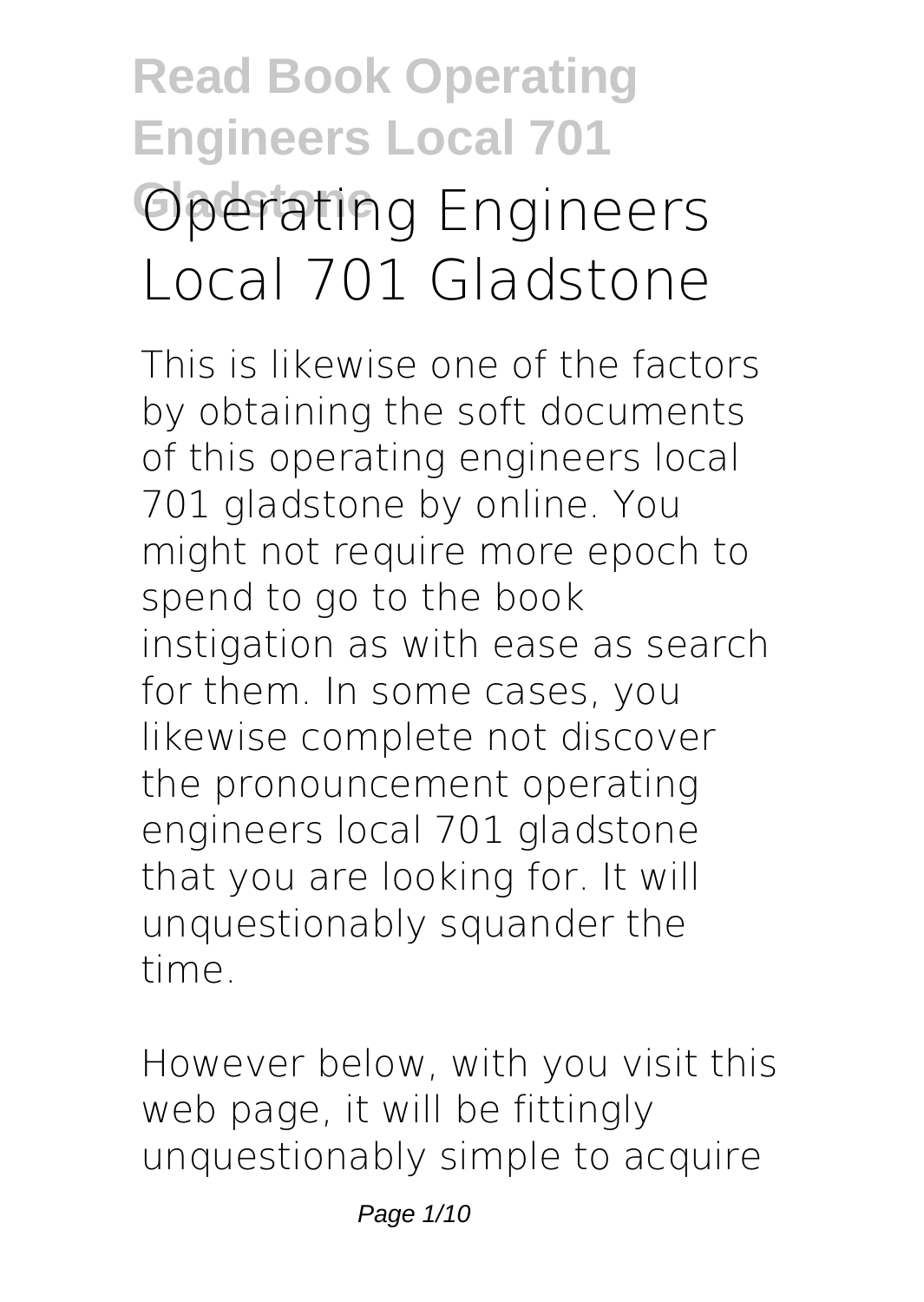**Golds** as without difficulty as download lead operating engineers local 701 gladstone

It will not undertake many get older as we explain before. You can reach it even though discharge duty something else at house and even in your workplace. in view of that easy! So, are you question? Just exercise just what we allow under as capably as review **operating engineers local 701 gladstone** what you once to read!

*Operating Engineers Local 701 Gladstone* Frank Harrison and Operating Engineers 917 also gave \$1,000 ... In District 8, Republican Don Huskey had \$2,570 and Kevin Page 2/10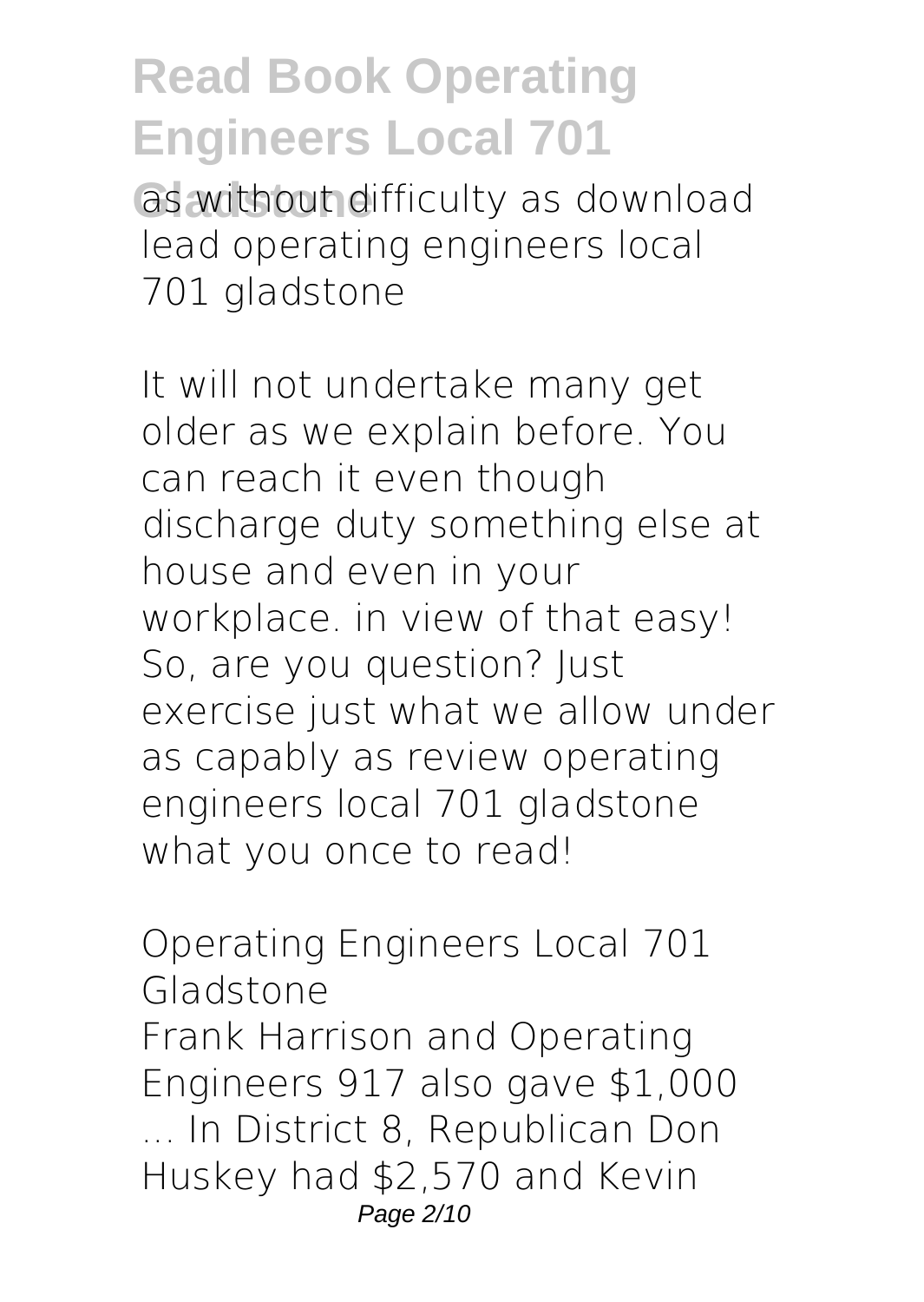Beck listed \$701. Mr. Huskey received \$300 from Ralph Braly and Chris ...

*Paula Thompson Builds \$59,603 War Chest For Circuit Race* and the four unions supplying workers -- International Union of Operating Engineers, Laborers International Union of North America (LIUNA), United Association of Plumbers and Pipefitters, Local ...

*6 arrested during multi-agency human trafficking operation in Beltrami County* Established in 1958, ASC is bound by the collective efforts of its members and strives to improve the industry operating environment and strengthen ... Page 3/10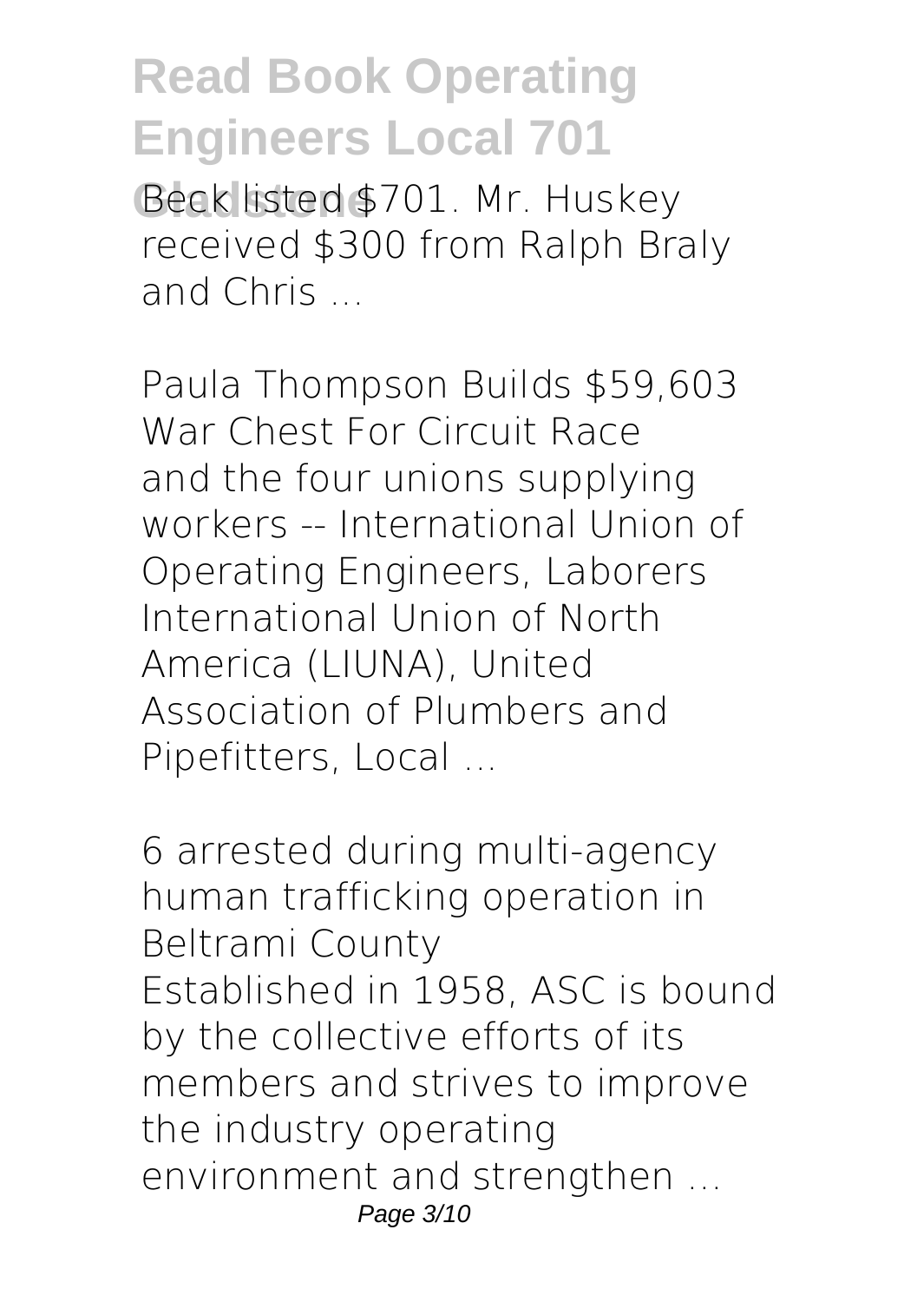professional development conferences, local ...

*Directory of Organizations and Associations* Fuels for Schools was started in Vermont as a statewide initiative to promote and encourage the use of renewable, local natural resources to provide ... There are now systems operating in Montana, ...

*Fuels for Schools and Beyond* Maybe we should hire Walmart parking lot engineers to design our streets ... In a city that says its top priority for 28th Avenue is to help local businesses continue to make money, there might be a ...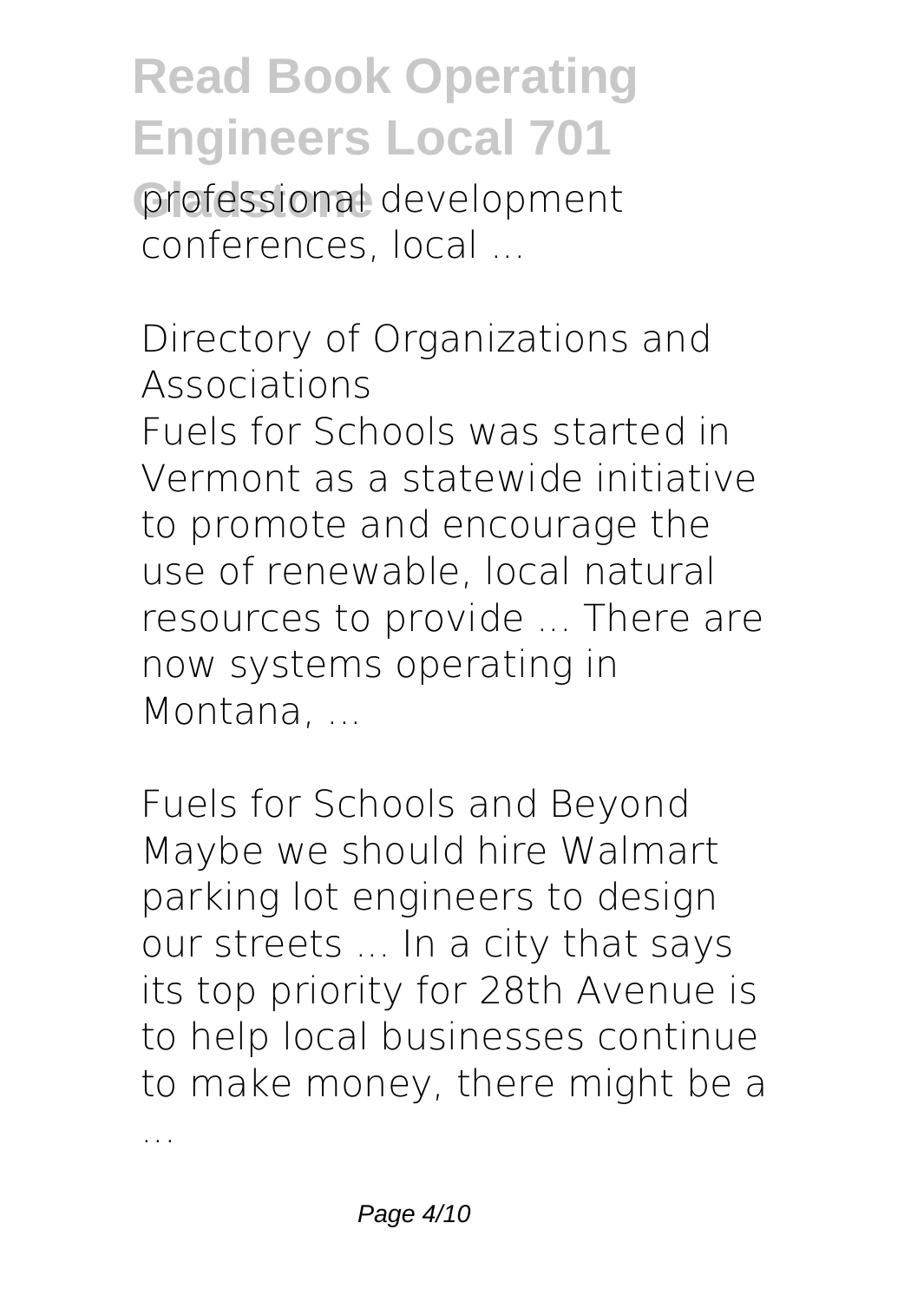**What we could learn from the** *Walmart parking lot at 82nd and Holgate*

In this position, Weber will assist the Environmental Affairs Manager by ensuring that American Crystal complies with all applicable federal, state, and local environmental regulations ...

*Weber Accepts Environmental Engineer Position at American Crystal*

The project will cost about \$2,75 billion which will be paid for through a combination of federal, state, and local funding ... maintaining, operating, and helping finance the construction

...

*Metro Flood Diversion Authority to* Page 5/10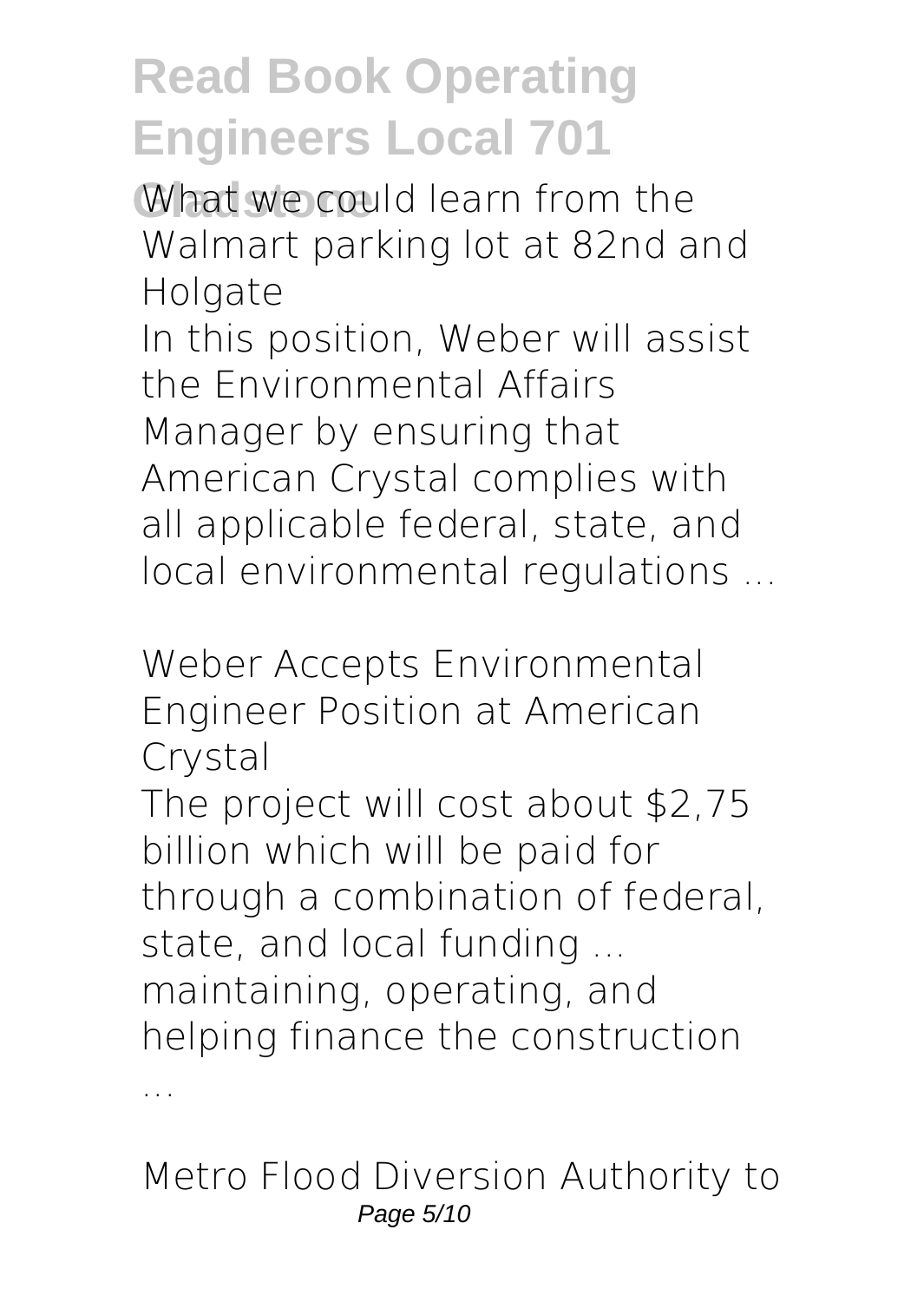*<u>partner</u> with Red River Valley Alliance*

In connection with the acquisition, Gladstone Land entered into a 15-year, triple-net lease agreement with Berry Brothers, a family-owned farming company with local blueberry operations in Holland ...

*Gladstone Land Acquires Blueberry Orchard & Facilities in Michigan* For public service. (Manchester, Greater Manchester) Roger Marsh OBE DL. Chair, NP11, Leeds City Region Local Enterprise Partnership and The Piece Hall Trust. For services to Business, to the ...

*The full list of those on the* Page 6/10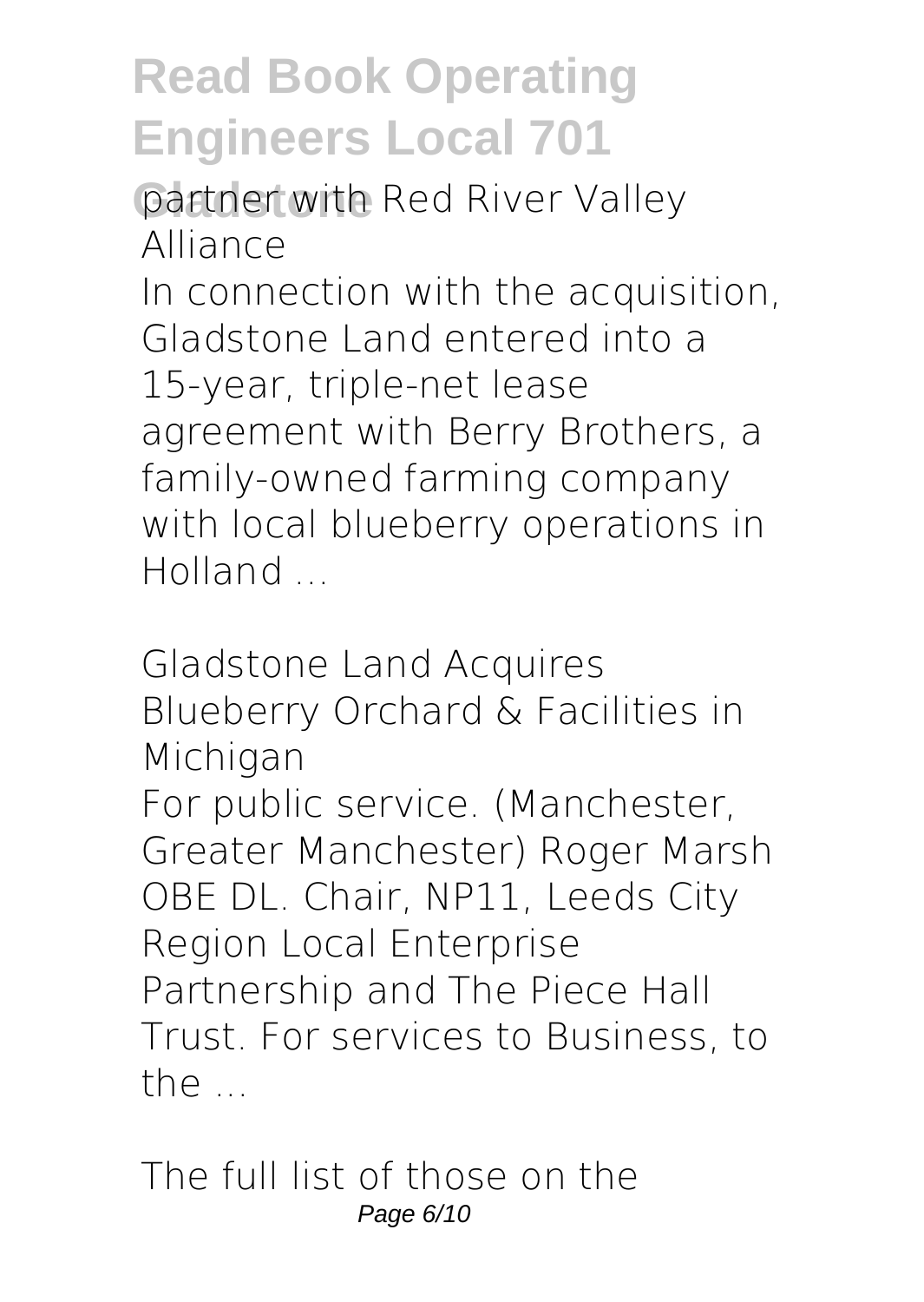**Gladstone** *Queen's Birthday Honours List 2021*

PERTH (miningweekly.com) – Queensland has reported record annual liquefied natural gas (LNG) shipments from Gladstone for 2020/21, despite the impacts of the Covid-19 pandemic. Treasurer and ...

*Qld LNG export reaches record highs*

The decision opened the visa process again to a wide range of workers, from au pairs to software engineers. Here are the visas that were affected: H-1B visa The H-1B is most well known as a visa ...

*Biden made it easier to get a work visa. Here's why foreign* Page 7/10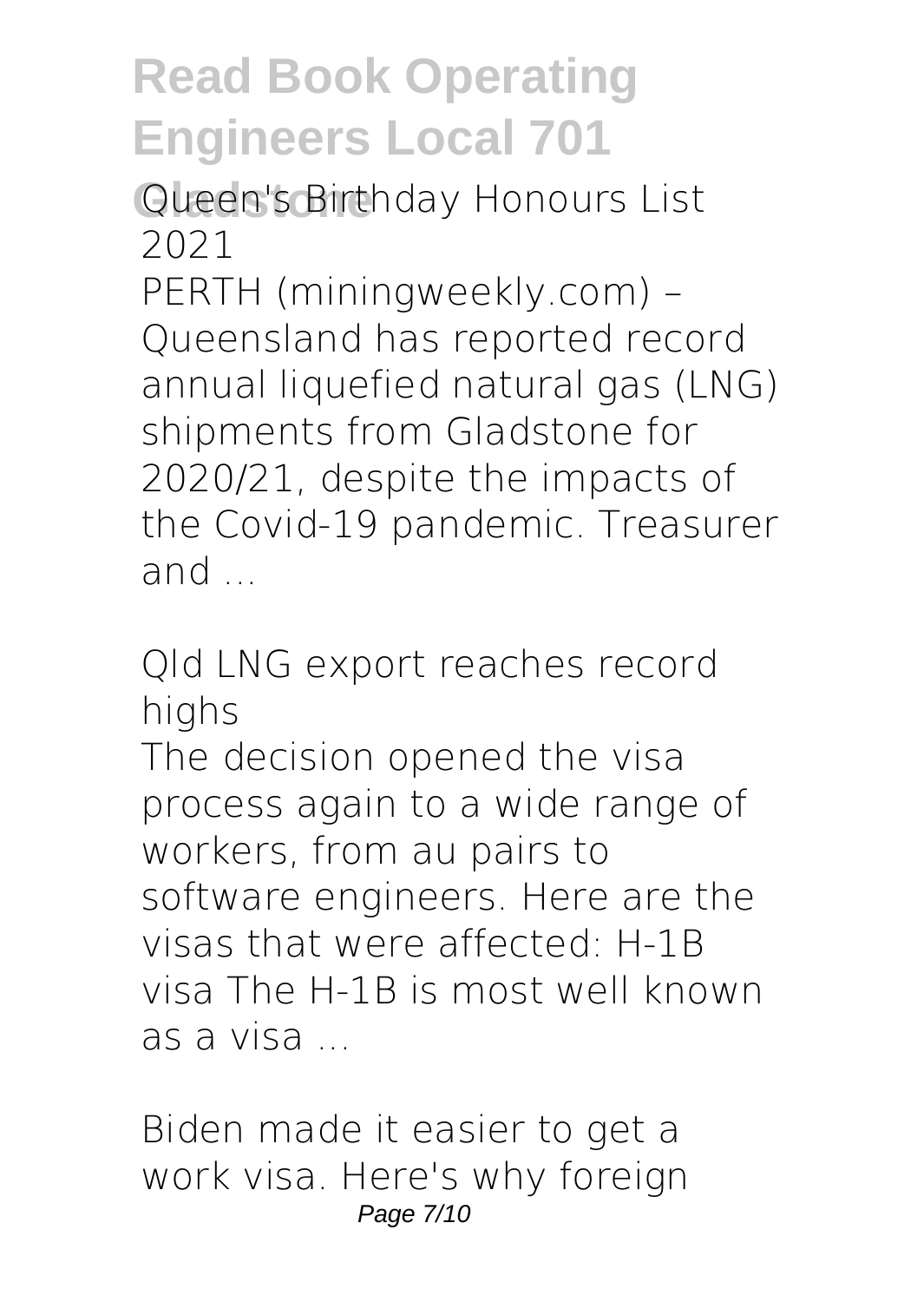Workers still can't get to the US. Nicole Marie Farrow, 41, 701 S. 40th St., two years probation for ... \$75.50 fine for misdemeanor operating a vehicle without maintaining financial responsibility. Dartanyan D.

*Circuit courts for June 12* Industrial engineers aid companies globally ... Whether it's shortening a roller coaster line, streamlining an operating room, distributing products worldwide, or manufacturing superior automobiles, ...

*Industrial Engineering Bachelor of science degree* Standing Rock for years had pushed for the U.S. Army Corps of Engineers to complete a more ... Page 8/10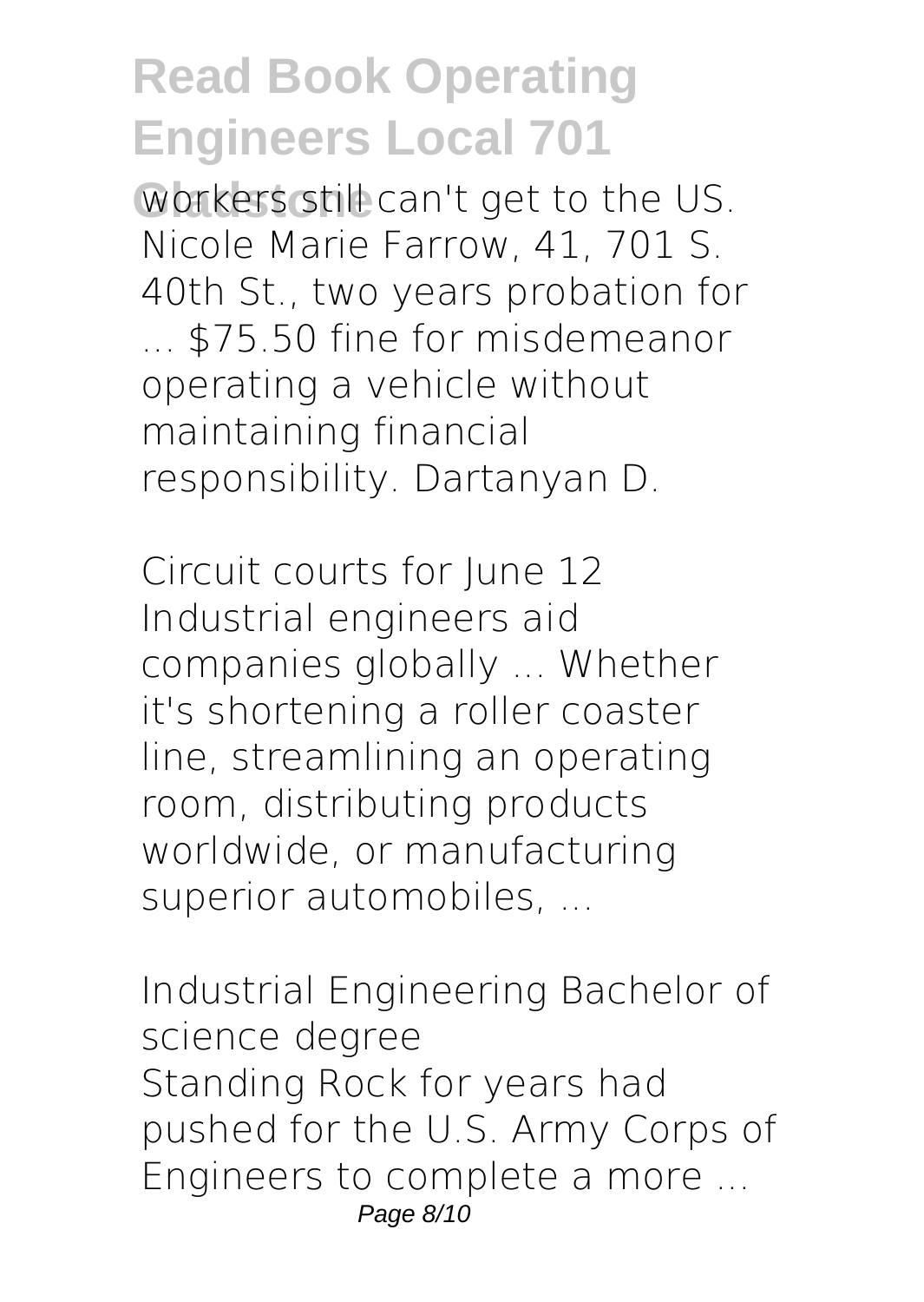so far has allowed the pipeline to continue operating. Faith and other tribal members will meet ...

*Standing Rock eyes other ways to fight Dakota Access Pipeline as court case ends* Federal Minister for the Maranoa David Littleproud said the grants would help fund projects to provide genuine and lasting energy savings and reduce operating costs for local hotels.

*Chinchilla, Dalby accommodation providers set to cut power bills by \$25k*

For public service. (Manchester, Greater Manchester) Roger Marsh OBE DL. Chair, NP11, Leeds City Region Local Enterprise Partnership and The Piece Hall Page 9/10